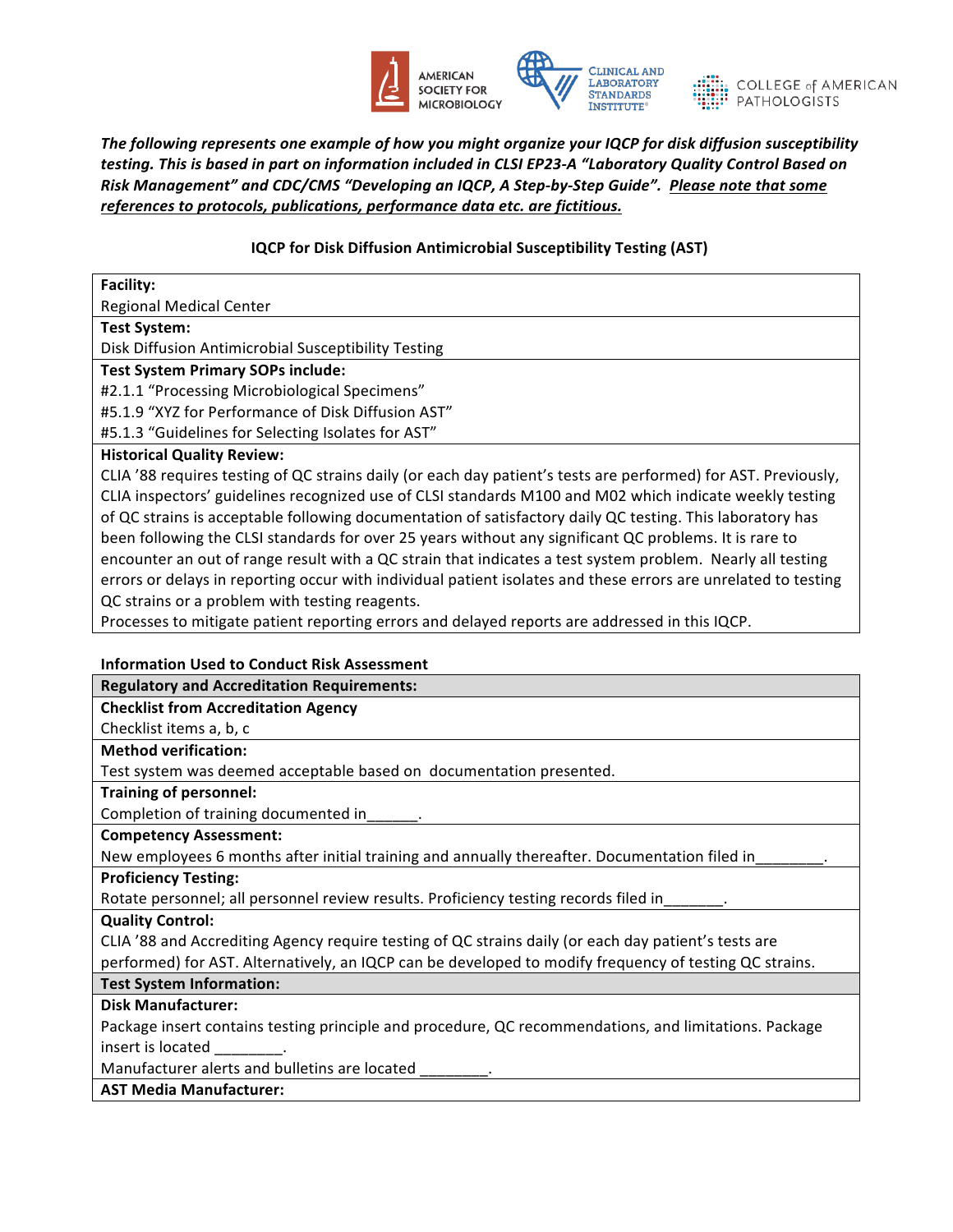Package inserts for all disk diffusion susceptibility testing media contain testing principle and procedure, QC recommendations, and limitations. Package inserts are located \_\_\_\_\_\_\_.

Manufacturer alerts and bulletins are located

### **Scientific publications used during collection of information for RA:**

CLSI document M02-A12. 2015.

Doe, J et al. 2011. J Laboratory Testing. 51:120.

# **Summary of in-house data from routine testing of QC strains:**

QC testing was performed according to SOP \_\_\_\_\_\_.

Review of QC records for the past 12 months that contained approximately 2080 results demonstrated:

- 0.5% occurrence of random QC errors that corrected upon repeat testing.
- 0.04% occurrence (one incident) of potential system QC errors that required corrective action. This error involved out- of-range QC results with oxacillin disk used for testing S. pneumoniae that was presumed to be due to drug degradation following failure to properly store the disk cartridge at -70°C. However, the disks were subjected to QC once the storage error was noted, found to be out of range and the disks were discarded prior to use for testing patient isolates.

# Summary of corrected reports and physician complaints:

Documentation located

Review of reporting errors identified prior to report release, corrected reports and physician complaints and significantly delayed reports (> 5 days after specimen collection) for the past 12 months revealed:

- 52 corrected reports showed errors were due to one or more of the following:
	- 1) reporting inappropriate antimicrobial agents for the species/body site (n=11)
	- 2) erroneous interpretation due to mixed culture (n=2)
	- 3) erroneous interpretation due to application of inappropriate interpretive criteria (n=15)
	- 4) erroneous interpretation due to incorrect zone size reading (n=9)
	- 5) failure to add the correct reporting comment ( $n=6$ )
	- 6) failure to perform a susceptibility test when warranted (n=9)
- 5 formal physician complaints revealed:

1) errors in results from two agents reported - repeat testing by a second method demonstrated initial interpretation was incorrect

2) two failures to utilize appropriate interpretive criteria for the species

3) one error of false resistance to one agent due to reporting results before identification of the organism was known and incorrect interpretive criteria was used

4) delay in reporting results (CRE not reported for 5 days after culture submitted)

- 6 AST reports were not finalized within 5 days of specimen collection as because of: 1) delay during verification of an MDR phenotype using a second method ( $n=5$ )
	- 2) failure of the operator to "finalize" the report  $(n=1)$

Note: during this review of corrected reports and physician complaints, none of the errors could have been avoided by any changes in protocol for testing of QC strains including frequency of testing QC **strains.**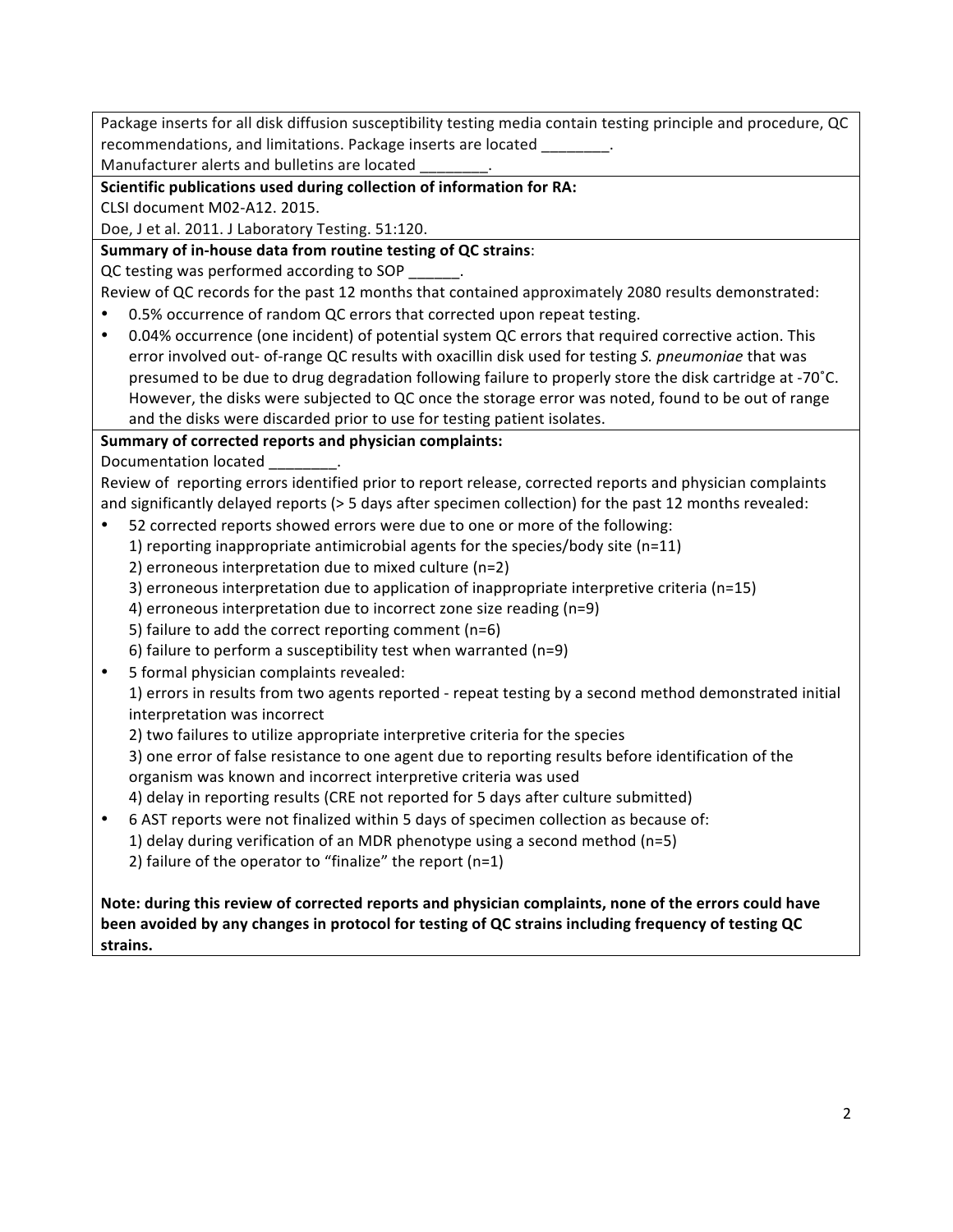### **Risk Assessment and Determination of Risk Level**

| <b>Frequency of occurrence:</b> | Severity of harm to patient:                                 |
|---------------------------------|--------------------------------------------------------------|
| Unlikely (once every 2-3 years) | Negligible (temporary discomfort)                            |
| Occasional (once per year)      | Minor (temporary injury; not requiring medical intervention) |
| Probable (once per month)       | Serious (impairment requiring medical intervention)          |
| Frequent (once a week)          | Critical (life threatening consequences)                     |

### **Risk Level:**

Risk level for any Risk Factor that is "Not Acceptable" must be addressed in the IQCP. Risk level for any Risk Factor that is "Acceptable" may be included in the IQCP at the discretion of the Laboratory Director.

Note: Patient response plays a significant role in addition to AST results in guiding antimicrobial therapy and provides a limited safeguard for preventing harm in patients for which erroneous AST results are reported or results are delayed.

#### **Risk Acceptability Matrix**

| Probability of Harm | Negligible     | Minor          | <b>Serious</b> | Critical       |
|---------------------|----------------|----------------|----------------|----------------|
| Frequent            | Not Acceptable | Not Acceptable | Not Acceptable | Not Acceptable |
| Probable            | Acceptable     | Not Acceptable | Not Acceptable | Not Acceptable |
| Occasional          | Acceptable     | Acceptable     | Acceptable     | Not Acceptable |
| Unlikely            | Acceptable     | Acceptable     | Acceptable     | Acceptable     |

#### **Risk Acceptability Assignment**

| <b>Risk Factor</b><br>(Possible Sources of Error) | <b>Frequency of</b><br>occurrence | Severity of harm<br>to<br>patient | <b>Risk Level</b> |  |  |
|---------------------------------------------------|-----------------------------------|-----------------------------------|-------------------|--|--|
|                                                   | Preanalytical                     |                                   |                   |  |  |
| <b>Specimen (Primary):</b>                        |                                   |                                   |                   |  |  |
| Patient identification                            | probable                          | minor                             | Not Acceptable    |  |  |
| Collection/container/volume                       | frequent                          | negligible                        | Not Acceptable    |  |  |
| Integrity                                         | frequent                          | negligible                        | Not Acceptable    |  |  |
| Transport                                         | frequent                          | negligible                        | Not Acceptable    |  |  |
| Storage                                           | probable                          | negligible                        | Acceptable        |  |  |
| <b>Specimen (Organism):</b>                       |                                   |                                   |                   |  |  |
| Clinically relevant                               | probable                          | minor                             | Not Acceptable    |  |  |
| Colony age/viability/sampling                     | frequent                          | minor                             | Not Acceptable    |  |  |
| Media type                                        | unlikely                          | minor                             | Acceptable        |  |  |
| Pure isolate                                      | frequent                          | serious                           | Not Acceptable    |  |  |
| Inoculum suspension preparation                   | occasional                        | minor                             | Acceptable        |  |  |
| <b>Risk Factor</b>                                | <b>Frequency of</b><br>occurrence | Severity of harm<br>to<br>patient | <b>Risk Level</b> |  |  |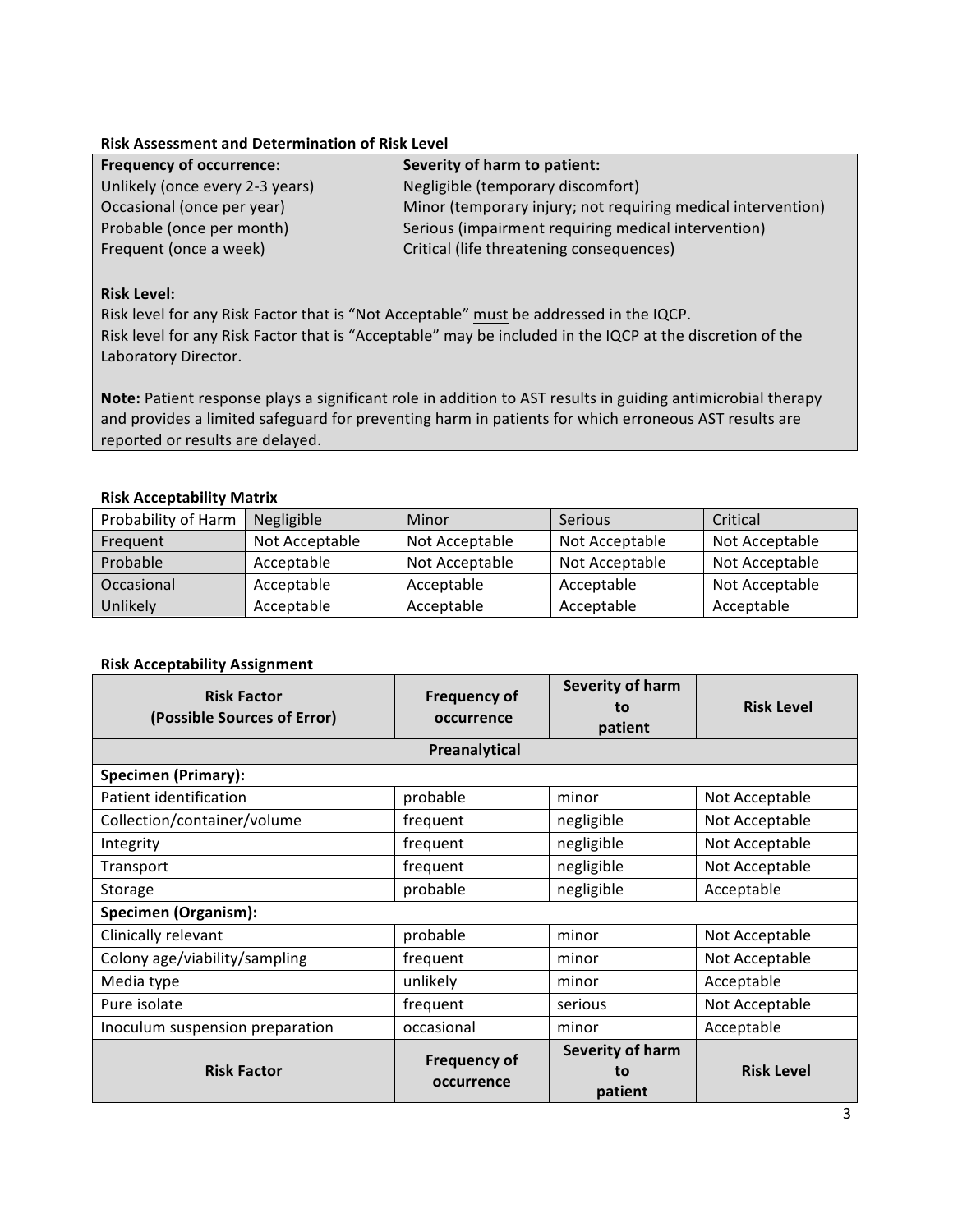|                                       |                     | (maximum)               |                   |  |
|---------------------------------------|---------------------|-------------------------|-------------------|--|
|                                       | <b>Analytical</b>   |                         |                   |  |
| <b>Testing Personnel:</b>             |                     |                         |                   |  |
| <b>Training</b>                       | probable            | serious                 | Not Acceptable    |  |
| Competency                            | probable            | serious                 | Not Acceptable    |  |
| Experience                            | probable            | serious                 | Not Acceptable    |  |
| <b>Proficiency Testing</b>            | unlikely            | negligible              | Acceptable        |  |
| <b>Staffing</b>                       | occasional          | minor                   | Acceptable        |  |
| <b>Reagents:</b>                      |                     |                         |                   |  |
| Shipping/receiving/storage and media  | occasional          | minor                   | Acceptable        |  |
| sterility check                       |                     |                         |                   |  |
| <b>Expiration dates</b>               | occasional          | minor                   | Acceptable        |  |
| Preparation/use                       | probable            | minor                   | Not Acceptable    |  |
| QC strain storage/prep                | occasional          | negligible              | Acceptable        |  |
| Environment:                          |                     |                         |                   |  |
| Incubator temperature/                | occasional          | minor                   | Acceptable        |  |
| humidity/atmosphere                   |                     |                         |                   |  |
| <b>Utilities</b>                      | occasional          | minor                   | Acceptable        |  |
| <b>Test System:</b>                   |                     |                         |                   |  |
| Inoculation of agar plate             | occasional          | serious                 | Acceptable        |  |
| Application of disks                  | occasional          | serious                 | Acceptable        |  |
| Incubation time/atmosphere            | occasional          | serious                 | Acceptable        |  |
| Measurement of zones of inhibition    | probable            | serious                 | Not Acceptable    |  |
| Interpretation of zone sizes          | probable            | serious                 | Not Acceptable    |  |
| Antimicrobial reporting rules         | probable            | serious                 | Not Acceptable    |  |
| Transcription errors during LIS entry | occasional          | critical                | Not Acceptable    |  |
|                                       |                     | <b>Severity of harm</b> |                   |  |
| <b>Risk Factor</b>                    | <b>Frequency of</b> | to                      | <b>Risk Level</b> |  |
|                                       | occurrence          | patient                 |                   |  |
|                                       |                     | (maximum)               |                   |  |
| <b>Post Analytical</b>                |                     |                         |                   |  |
| <b>Test Results:</b>                  |                     |                         |                   |  |
| Results reported within 5 days        | probable            | serious                 | Not Acceptable    |  |
| Transmission of results to Electronic | occasional          | serious                 | Acceptable        |  |
| <b>Health Record</b>                  |                     |                         |                   |  |
| Review reported results               | frequent            | serious                 | Not Acceptable    |  |
| Clinician feedback                    | probable            | serious                 | Not Acceptable    |  |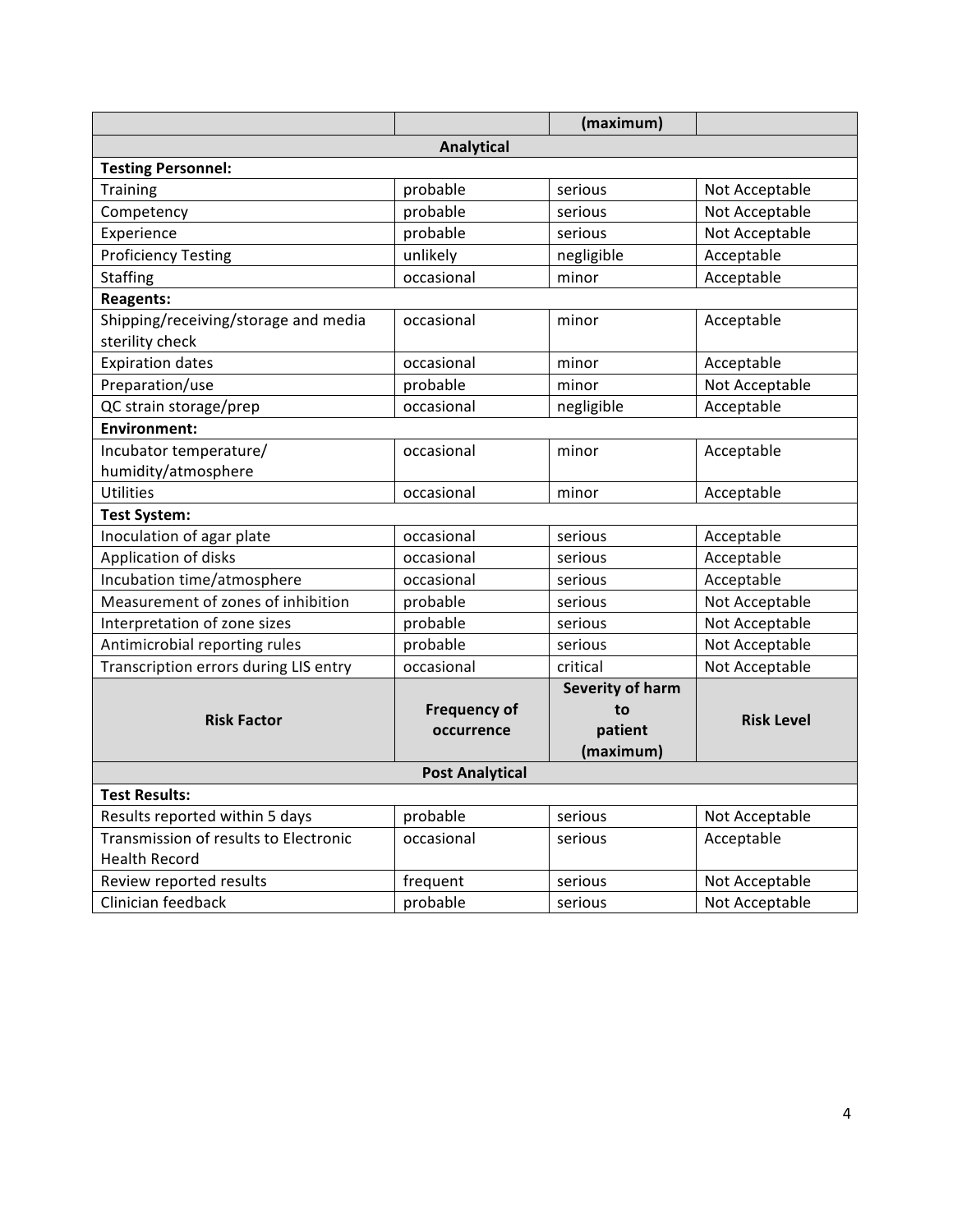### **Risk Assessment**

| <b>Possible Sources of Error</b>          |                                                                                                                                                                                                                                                                                                                                                  |                                                                                                                                                                                                                                                                                                                                                                                                                                                                                                                                                                                                                                                |  |
|-------------------------------------------|--------------------------------------------------------------------------------------------------------------------------------------------------------------------------------------------------------------------------------------------------------------------------------------------------------------------------------------------------|------------------------------------------------------------------------------------------------------------------------------------------------------------------------------------------------------------------------------------------------------------------------------------------------------------------------------------------------------------------------------------------------------------------------------------------------------------------------------------------------------------------------------------------------------------------------------------------------------------------------------------------------|--|
| <b>Risk Factor</b>                        | <b>Possible Error</b>                                                                                                                                                                                                                                                                                                                            | How can identified sources of error be reduced?                                                                                                                                                                                                                                                                                                                                                                                                                                                                                                                                                                                                |  |
| Preanalytical                             |                                                                                                                                                                                                                                                                                                                                                  |                                                                                                                                                                                                                                                                                                                                                                                                                                                                                                                                                                                                                                                |  |
| 1A: Specimen - Biological                 | • Improper specimen<br>procurement/<br>handling/processing                                                                                                                                                                                                                                                                                       | • Adhere to procedures in SOP #2.1.1 that addresses<br>patient identification and specimen collection,<br>labeling, transport, storage and remedial actions to<br>control improperly handled specimens or delayed<br>specimens.<br>• Annually review representative specimen<br>processing errors (N=10 to 15) with all staff involved<br>with patient specimens.<br>During initial training and competency assessment,<br>emphasize:<br>• Proper specimen handling/processing is the most<br>critical part of any test<br>• Failure to streak correctly (no isolated colonies) and<br>delayed incubation may result in delayed AST<br>reports |  |
| Patient/specimen<br>identification        |                                                                                                                                                                                                                                                                                                                                                  | See above (Specimen)                                                                                                                                                                                                                                                                                                                                                                                                                                                                                                                                                                                                                           |  |
| Collection/container/                     |                                                                                                                                                                                                                                                                                                                                                  | See above (Specimen)                                                                                                                                                                                                                                                                                                                                                                                                                                                                                                                                                                                                                           |  |
| volume                                    |                                                                                                                                                                                                                                                                                                                                                  |                                                                                                                                                                                                                                                                                                                                                                                                                                                                                                                                                                                                                                                |  |
| Integrity                                 |                                                                                                                                                                                                                                                                                                                                                  | See above (Specimen)                                                                                                                                                                                                                                                                                                                                                                                                                                                                                                                                                                                                                           |  |
| Transport                                 |                                                                                                                                                                                                                                                                                                                                                  | See above (Specimen)                                                                                                                                                                                                                                                                                                                                                                                                                                                                                                                                                                                                                           |  |
| Storage                                   |                                                                                                                                                                                                                                                                                                                                                  | See above (Specimen)                                                                                                                                                                                                                                                                                                                                                                                                                                                                                                                                                                                                                           |  |
| 1B: Specimen - Organism                   |                                                                                                                                                                                                                                                                                                                                                  |                                                                                                                                                                                                                                                                                                                                                                                                                                                                                                                                                                                                                                                |  |
| Clinically relevant<br>Old or less viable | • Clinically irrelevant organisms<br>tested<br>• Additional species may be<br>significant in select patient<br>types (e.g.,<br>immunosuppressed)<br>• Physicians may request testing<br>of isolates that are not<br>clinically relevant; requests<br>may be inappropriate and<br>results misleading<br>• Colonies on source plate > 1<br>day old | • SOP 5.1.3 describes selecting organisms to test for<br>AST based on organism ID, specimen source and<br>quantity<br>• Physicians can request additional testing in select<br>patients; comment added to final report indicating<br>name of physician initiating special request.<br>Supervisor/director discusses with requesting<br>physician those requests that may be<br>inappropriate.<br>During initial training and competency assessment,<br>emphasize:                                                                                                                                                                              |  |
|                                           |                                                                                                                                                                                                                                                                                                                                                  | . Organism growth requirements (especially S.<br>pneumoniae)                                                                                                                                                                                                                                                                                                                                                                                                                                                                                                                                                                                   |  |
| Pure isolate                              | · Mixed inoculum or<br>contaminated AST plate                                                                                                                                                                                                                                                                                                    | • Solicit regular feedback on streaking of primary<br>plates (for isolated colonies)                                                                                                                                                                                                                                                                                                                                                                                                                                                                                                                                                           |  |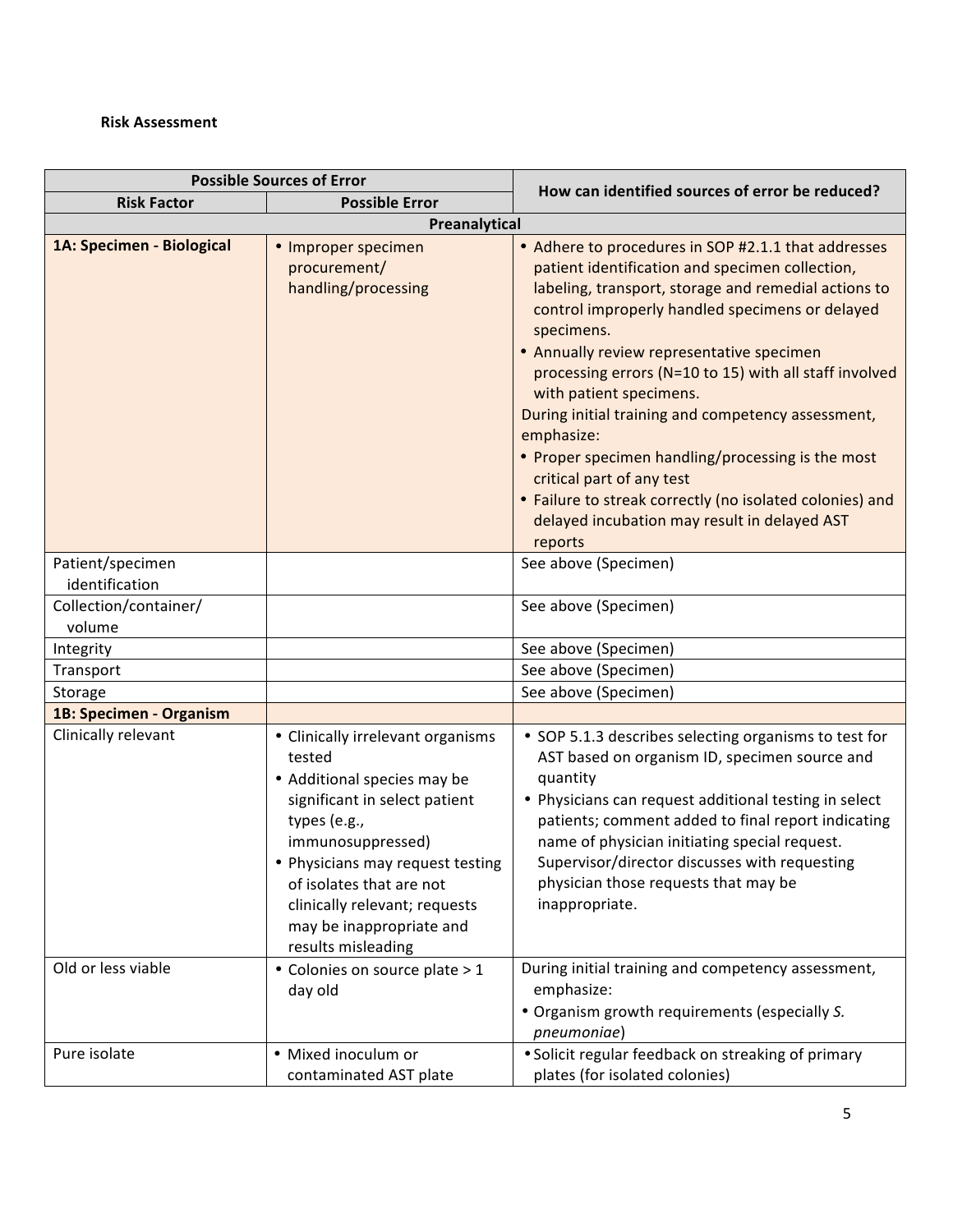| . Daily review of AST profiles for aberrant results                                                            |
|----------------------------------------------------------------------------------------------------------------|
| possibly due to mix/contamination                                                                              |
| During initial training and competency assessment,                                                             |
| emphasize:                                                                                                     |
| • Proper organism selection for inoculum preparation                                                           |
| . Risks of selecting "young" colonies or poorly                                                                |
| isolated colonies                                                                                              |
| • Potential sources of contamination during testing                                                            |
| process                                                                                                        |
| o Check for contaminating colonies growing inside                                                              |
| the zone (s) of inhibition or superimposed on                                                                  |
| lawn of growth.                                                                                                |
| . Impact of delayed results (if retesting needed)                                                              |
| During initial training and competency assessment,                                                             |
| emphasize:                                                                                                     |
| • Appropriate media for inoculum                                                                               |
| • Species that can be reliably tested by disk diffusion                                                        |
| test system based on CLSI recommendations                                                                      |
|                                                                                                                |
| During initial training and competency assessment,                                                             |
| emphasize:                                                                                                     |
| Proper inoculum suspension preparation                                                                         |
| Use of 0.5 McFarland turbidity standard (or                                                                    |
| photometric device) for inoculum standardization                                                               |
| Impact of overinoculation (false R) or                                                                         |
| underinoculation (false S)                                                                                     |
| During initial training and competency assessment,                                                             |
|                                                                                                                |
|                                                                                                                |
| emphasize:                                                                                                     |
| • Species that can be reliably tested by test system                                                           |
| based on CLSI recommendations                                                                                  |
|                                                                                                                |
| During initial training and competency assessment,<br>emphasize:                                               |
|                                                                                                                |
| • Key aspects of disk diffusion AST to include those<br>described in this IQCP                                 |
|                                                                                                                |
| • Supervisor annually review any changes in AST                                                                |
| recommendations described by accrediting                                                                       |
| agencies or standards organizations<br>See above (Testing Personnel)                                           |
| See above (Testing Personnel)                                                                                  |
|                                                                                                                |
| • Supervisor review AST reports generated by new                                                               |
| employees prior to release for the first two months                                                            |
| of their employment                                                                                            |
| • All staff read (and sign off) on PT sample critiques<br>• Supervisor to annually review appropriate staffing |
|                                                                                                                |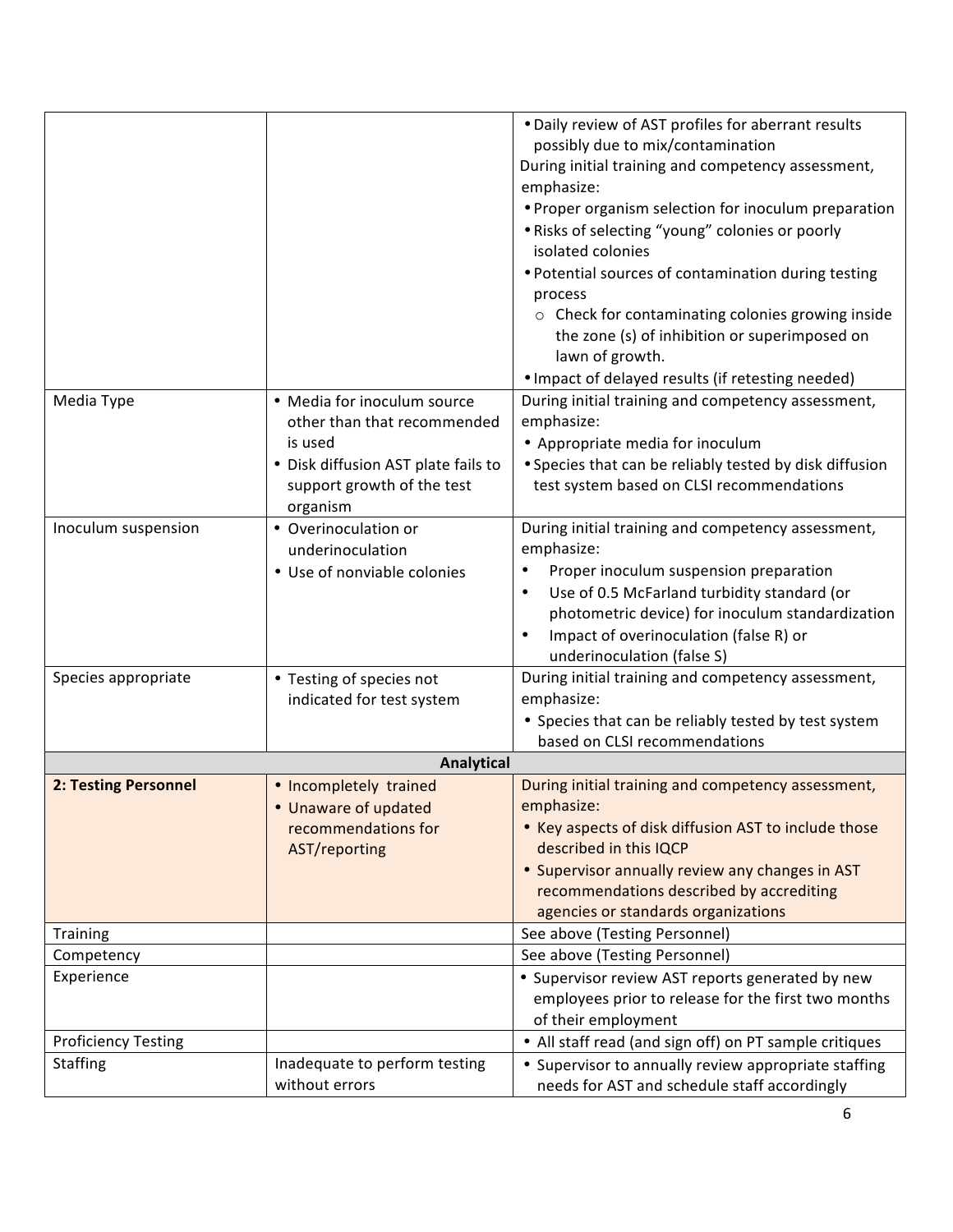| 3: Reagents<br>Shipping/receiving/storage<br>and AST media sterility check | • Incorrect ordering<br>• Depleted disk or media supply<br>• Disk integrity compromised                                                                                                                   | During initial training and competency assessment,<br>emphasize standard rules to always:<br>• Take responsibility for reagents/supplies (all staff)<br>• Maintain AST media and disks at proper storage<br>conditions (disks in dessicated environment)<br>• Check expiration dates<br>• Perform required QC<br>• Designated staff member(s) assigned to inventory<br>(order/receipt) AST disk and media to ensure<br>inventory properly maintained and testing |
|----------------------------------------------------------------------------|-----------------------------------------------------------------------------------------------------------------------------------------------------------------------------------------------------------|------------------------------------------------------------------------------------------------------------------------------------------------------------------------------------------------------------------------------------------------------------------------------------------------------------------------------------------------------------------------------------------------------------------------------------------------------------------|
|                                                                            | • Contaminated AST media<br>(sterility check not performed<br>prior to lot/shipment use)                                                                                                                  | materials are handled appropriately on receipt<br>• Staff member inoculating AST plates examines<br>plates prior to inoculation for contamination                                                                                                                                                                                                                                                                                                                |
| Preparation/use                                                            | • Disks and/or media removed<br>from refrigerator/freezer and<br>not warmed to room<br>temperature (disk container<br>must not be opened until it<br>reaches room temperature)<br>• AST Media surface wet | During initial training and competency assessment,<br>emphasize:<br>• Remove appropriately stored disks from freezer or<br>refrigerator with sufficient time to equilibrate to<br>room temperature.<br>• Examining plates, and if necessary leave lids ajar to<br>remove excess moisture                                                                                                                                                                         |
| QC strain storage/prep                                                     | • QC out of control due to<br>improper QC strain<br>maintenance                                                                                                                                           | During initial training and competency assessment,<br>emphasize:<br>• Proper maintenance of QC strains (limited number<br>of subcultures)<br>• Potential sources of QC failures<br>• QC troubleshooting<br>• QC frequency<br>• Role of QC strains versus other QA measures to<br>ensure reliable reporting of patient results                                                                                                                                    |
| 4: Environment                                                             | • Results not reported<br>(equipment failure, e.g.,<br>incubator malfunction)                                                                                                                             | During initial training and competency assessment,<br>emphasize standard rules for:<br>Take responsibility for any possible equipment/<br>environmental problem (out of the ordinary<br>observation)(all staff)<br>• Equipment maintenance<br>• Temperature recording (done automatically with<br>continuous monitoring device) and CO2 incubator<br>atmosphere recording<br>• Electrical supply                                                                 |
| Incubator temperature/<br>humidity/atmosphere                              |                                                                                                                                                                                                           | See above (Environment)                                                                                                                                                                                                                                                                                                                                                                                                                                          |
| <b>Utilities</b>                                                           |                                                                                                                                                                                                           | See above (Environment)                                                                                                                                                                                                                                                                                                                                                                                                                                          |
| 5: Test System                                                             |                                                                                                                                                                                                           | During initial training and competency assessment,<br>emphasize standard rules for:<br>• Adherence to the procedure in SOP 5.1.9 for                                                                                                                                                                                                                                                                                                                             |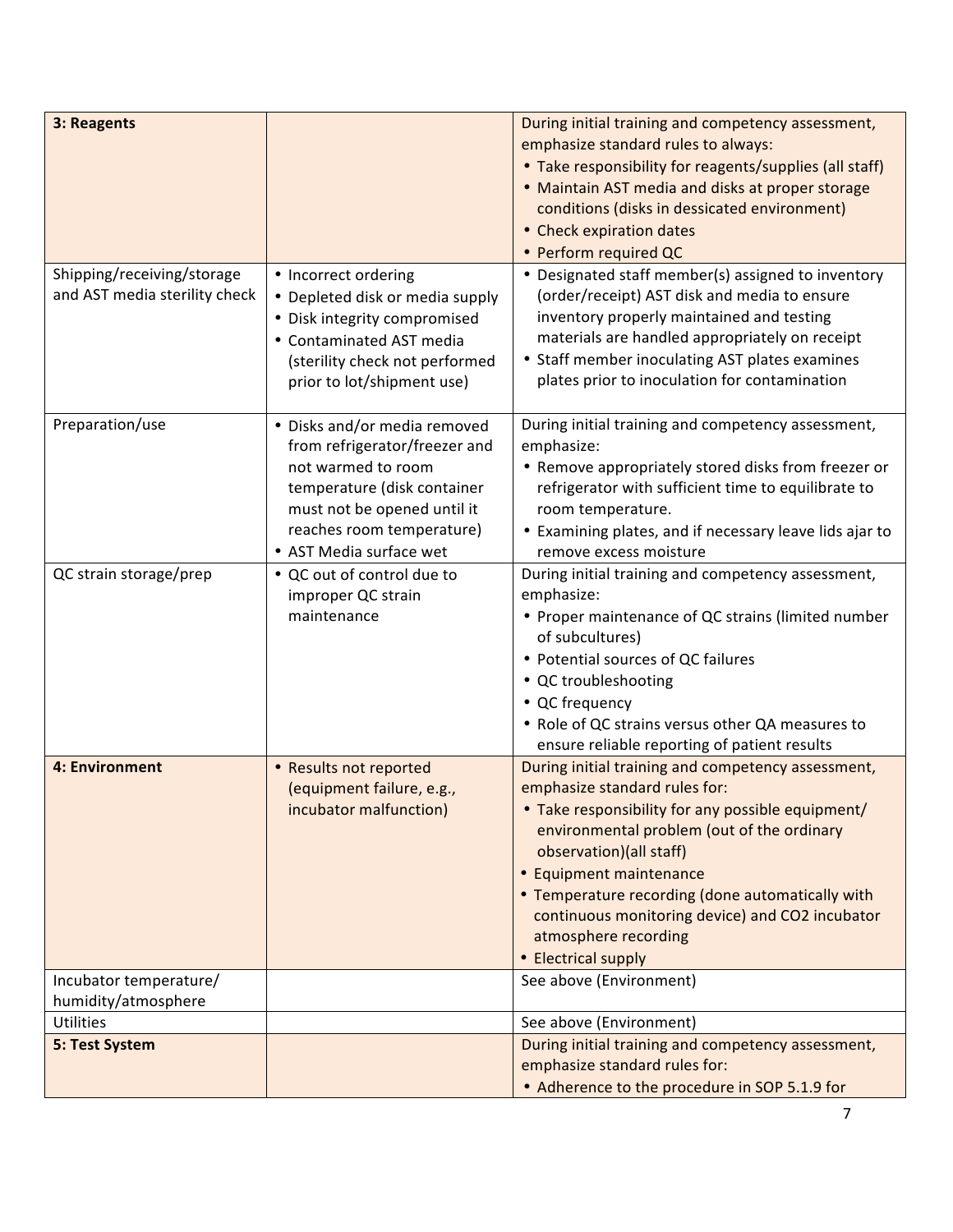|                               |                                 | correct inoculation of AST media, application of        |
|-------------------------------|---------------------------------|---------------------------------------------------------|
|                               |                                 | disks, and incubation time and atmosphere               |
|                               |                                 | • Take responsibility for any possible test system      |
|                               |                                 | problem (out of the ordinary observation)               |
| Inoculation of agar plate     | • Improper streaking of plate   | • See above (Test System)                               |
|                               | leading to lawn of growth that  |                                                         |
|                               | is not confluent                |                                                         |
| Application of disks          | • Disks relocated after placing | • See above (Test System)                               |
|                               | on plate                        |                                                         |
|                               | • Disks placed too close        |                                                         |
|                               | together so that zones are      |                                                         |
|                               | overlapping                     |                                                         |
| Incubation time/atmosphere    | • AST plates not incubated      | See above (Test System)                                 |
|                               | under the appropriate           |                                                         |
|                               | atmospheric conditions based    |                                                         |
|                               | on the organism                 |                                                         |
|                               | • AST plates not incubated for  |                                                         |
|                               | the recommended time range      |                                                         |
|                               | based on the organism           |                                                         |
| Measurement of zones of       | • When measuring zones of       | During initial training and competency assessment,      |
| inhibition                    | inhibition:                     | emphasize:                                              |
|                               | Failure to recognize<br>$\circ$ | • Proper measurement of zone sizes using a              |
|                               | inadequate growth or            | measuring caliper or metric ruler                       |
|                               | contamination                   | • Adequate lawn of growth and risk of false             |
|                               | o Under interpreting zone       | susceptible results if inadequate                       |
|                               | sizes may lead to smaller       | • Recognition of contaminated plate                     |
|                               | recorded zone sizes and         |                                                         |
|                               | potential false resistance      |                                                         |
|                               | o Over interpreting zone        |                                                         |
|                               | sizes may lead to larger        |                                                         |
|                               | recorded zone sizes and         |                                                         |
|                               | potential false                 |                                                         |
|                               |                                 |                                                         |
|                               | susceptibility                  |                                                         |
| Interpretation of zone sizes  | • Incorrect interpretation of   | During initial training and competency assessment,      |
|                               | zone of inhibition leading to   | emphasize:                                              |
|                               | erroneous results               | • Follow M02-A12 tables for correct interpretive        |
|                               |                                 | criteria based on the organism and zone size            |
| Antimicrobial reporting rules | • Inappropriate drugs reported  | During initial training and competency assessment,      |
|                               | • Report comments missing or    | emphasize:                                              |
|                               | inappropriate for the culture   | • LIS reporting rules address (and flag) most, but not  |
|                               | • Failure to follow laboratory  | all, potential errors                                   |
|                               | reporting rules to confirm      | • Daily supervisor (or designee) review of all reported |
|                               | unusual susceptibility or       | results                                                 |
|                               | resistance based on M100-S25    | • Laboratory reporting rules based on unusual           |
|                               | Appendix A and B (see SOP #     | susceptibility or resistance for an                     |
|                               | 5.1.4)                          | organism/antibiotic combination                         |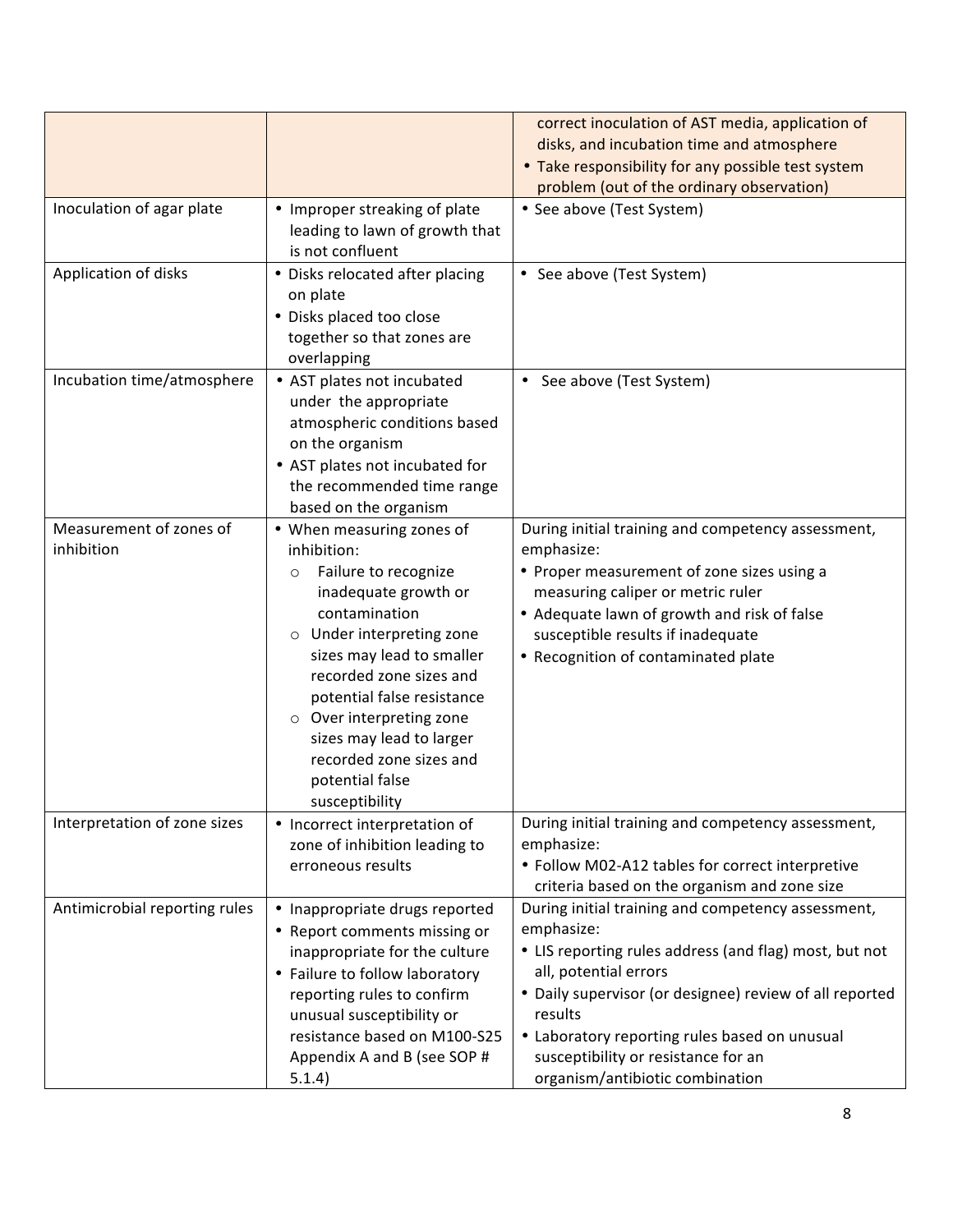| Transcription errors during<br>LIS entry                      | • Incorrect zone size values<br>and/or interpretations entered<br>during computer entry                                                                                                                | • Results requiring follow up action (e.g. confirmation<br>by repeat testing)<br>• Results requiring consultation with<br>supervisor/director<br>During initial training and competency assessment,<br>emphasize:<br>• Accuracy when entering manual results                                                                                                                                                                                                   |
|---------------------------------------------------------------|--------------------------------------------------------------------------------------------------------------------------------------------------------------------------------------------------------|----------------------------------------------------------------------------------------------------------------------------------------------------------------------------------------------------------------------------------------------------------------------------------------------------------------------------------------------------------------------------------------------------------------------------------------------------------------|
|                                                               |                                                                                                                                                                                                        | • Supervisory review of manually entered results                                                                                                                                                                                                                                                                                                                                                                                                               |
|                                                               | Postanalytical                                                                                                                                                                                         | prior to LIS release                                                                                                                                                                                                                                                                                                                                                                                                                                           |
| <b>6: Test Results</b>                                        |                                                                                                                                                                                                        | • Supervisor maintains summary of incorrect results<br>released and meets with laboratory director<br>monthly to review this summary<br>• QA monitor for time to reporting AST results<br>During initial training and competency assessment,<br>emphasize:<br>• Need for timely results to guide therapy and<br>identify potential multidrug resistant organisms<br>that might require patient isolation<br>• Reporting preliminary results (timely reporting) |
| Results reported within 5<br>days                             | • Results delayed beyond that<br>expected for organism type                                                                                                                                            | See above (Test Results)                                                                                                                                                                                                                                                                                                                                                                                                                                       |
| Transmission of results to<br><b>Electronic Health Record</b> | • Incorrect transmission of<br>results<br>• Delay in transmission of<br>results                                                                                                                        | See above (Test Results)                                                                                                                                                                                                                                                                                                                                                                                                                                       |
| Review reported results<br>Clinician feedback                 | • Inappropriate drugs reported<br>• Erroneous results reported<br>• Zone sizes interpreted<br>incorrectly<br>• Report comments missing or<br>inappropriate for the culture<br>• Complaints/suggestions | See above (Test Results and Test System)<br>See above (Test Results)                                                                                                                                                                                                                                                                                                                                                                                           |
|                                                               | regarding delayed results and<br>potential erroneous results                                                                                                                                           | • Incorporate suggestions into QA plan, as<br>appropriate.                                                                                                                                                                                                                                                                                                                                                                                                     |